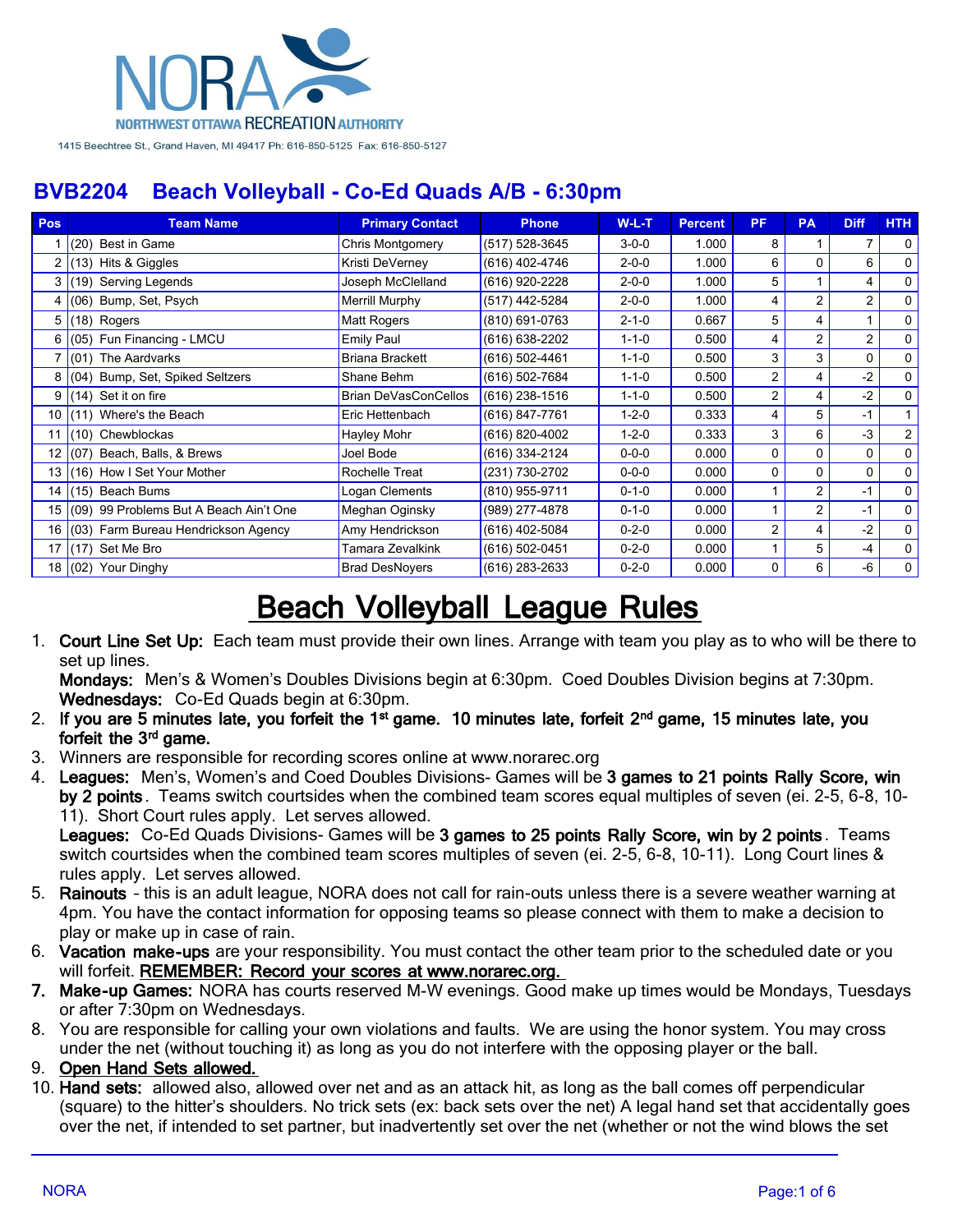

over) is legal.

- 11. **Open Hand Passing** (i.e. setting motion) is only legal when receiving a hard driven attack hit (spike), however never when receiving a serve.
- 12. **Co-Ed games** it is a courtesy for a male to serve to a male, however, it is not mandatory.

## **Basic Beach Volleyball Rules**

#### **USA Beach Volleyball Rules apply with some exceptions.**

- 1. **Service area:** Anywhere behind the back line.
- 2. **Let Serves:** Let serves allowed in all divisions. Let serves mean that the ball can hit the net and go over and still be considered good.
- 3. **Attack Fault:** No open hand tips or dinks directing the ball with fingers.
- 4. **Hand Sets:** You may decide with other team if you want to allow hand sets.
- 5. **Blocking:** Doubles: A blocking contact **is counted as a team hit**. The blocking team will have only two more hits after a blocking contact. QUAD Wednesdays: A block **does not** count as a hit.
- 6. **Center Line:** Player can go under the net as long as he/she does not interfere with opposing team.
- 7. **Poles act as antennas** ball must pass between them to be playable.
- 8. Player cannot go into an adjacent court to play the ball.
- 9. Cannot block a set (unless it breaks the plane of the net).
- 10. If a ball contacts or makes the court line bounce or move, the ball is in.
- 11. Contact with the net results in side out or point.
- 12. Cannot step on or under court lines when serving.

#### 2022 Things to Note:

Supervisor on Site – Players let Site Supervisor know the score after their match. Record scores as number of games won/lost (ex. 3-0, not 75-0) Email Chris Van Hekken ([vanhekkenc@norarec.org](mailto:vanhekkenc@norarec.org)) if you need help recording scores.

Lines – each team must provide their own lines for the courts. Please communicate ahead of time with the opposing team who is setting up the lines.

- 13. **Hard Driven Ball:** Defensive action includes the ball can be held momentarily overhand with the fingers.
- 14. If player decides/intends to employ finger action, as in the cases of off-speed hit defense or setting, the action must be "clean."
- 15. Be as honest as possible, regardless of what opponents are doing. Remember this is a Recreation League. HAVE FUN.

When in doubt of a call, just have a replay.

Revised 2022

| <b>Date</b>    | <b>Time</b> | <b>Location</b>                                                      | <b>Home Team</b>   | <b>Away Team</b>  |  |  | <b>Type</b> | <b>Status</b> |
|----------------|-------------|----------------------------------------------------------------------|--------------------|-------------------|--|--|-------------|---------------|
| Wed 06/08/2022 | 6:30 PM     | Court #01 @ Grand Haven State Park Beach<br><b>Vollevball Courts</b> | (01) The Aardvarks | (20) Best in Game |  |  | 3 RS        |               |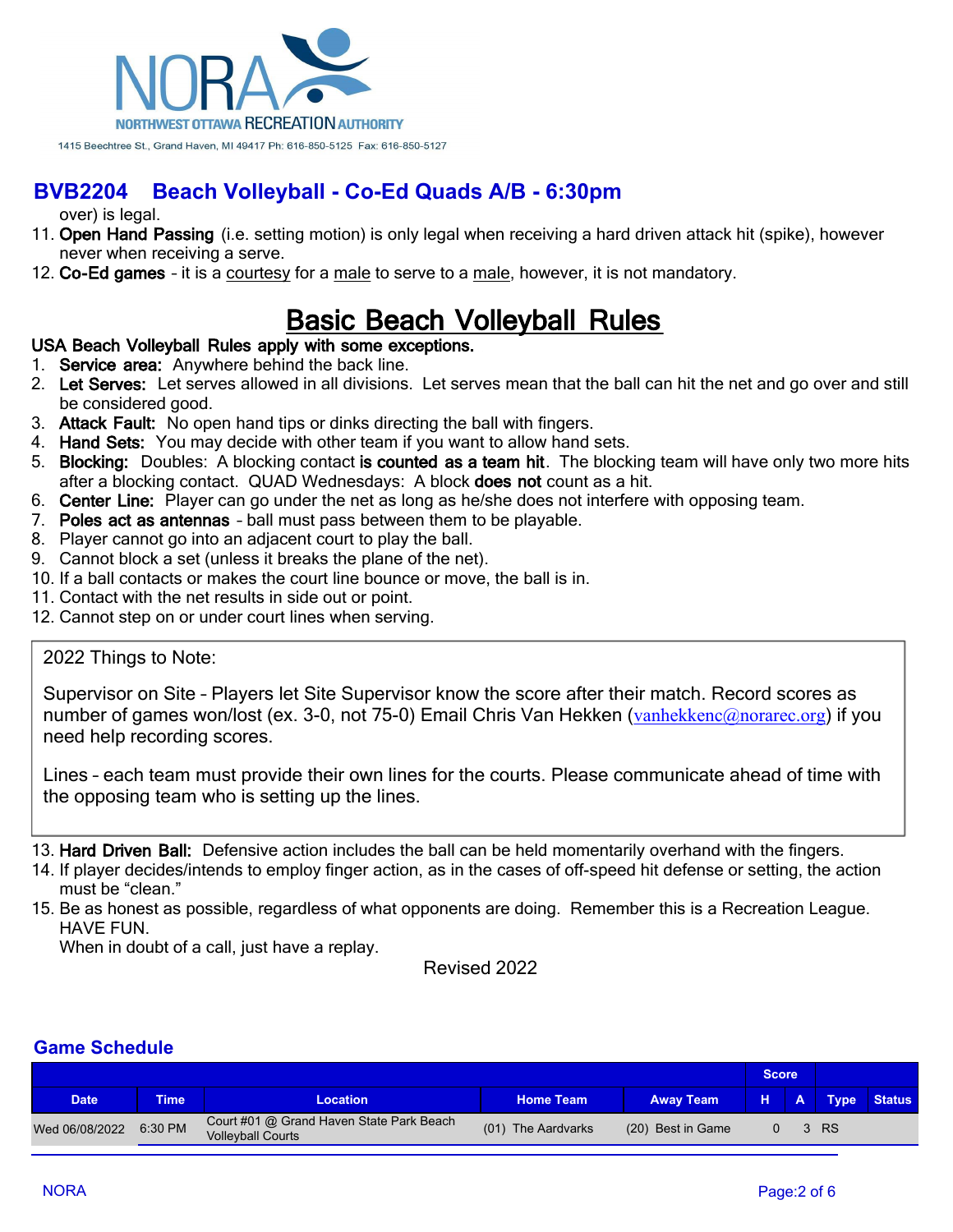

|                        |             |                                                                      |                                            |                                              | <b>Score</b>   |              |             |               |
|------------------------|-------------|----------------------------------------------------------------------|--------------------------------------------|----------------------------------------------|----------------|--------------|-------------|---------------|
| <b>Date</b>            | <b>Time</b> | <b>Location</b>                                                      | <b>Home Team</b>                           | <b>Away Team</b>                             | н.             | A            | <b>Type</b> | <b>Status</b> |
|                        | 6:30 PM     | Court #04 @ Grand Haven State Park Beach<br><b>Volleyball Courts</b> | (04) Bump, Set, Spiked<br><b>Seltzers</b>  | (17) Set Me Bro                              |                |              | <b>RS</b>   |               |
|                        | 6:30 PM     | Court #05 @ Grand Haven State Park Beach<br><b>Volleyball Courts</b> | (05) Fun Financing -<br><b>LMCU</b>        | (16) How I Set Your<br>Mother                |                |              | <b>RS</b>   |               |
|                        | 6:30 PM     | Court #02 @ Grand Haven State Park Beach<br><b>Volleyball Courts</b> | (02) Your Dinghy                           | (19) Serving<br>Legends                      |                |              | <b>RS</b>   |               |
|                        | 6:30 PM     | Court #03 @ Grand Haven State Park Beach<br><b>Volleyball Courts</b> | (03) Farm Bureau<br>Hendrickson Agency     | (18) Rogers                                  | $\mathbf{1}$   |              | 2 RS        |               |
|                        | 6:30 PM     | Court #06 @ Grand Haven State Park Beach<br><b>Volleyball Courts</b> | (06) Bump, Set, Psych                      | (15) Beach Bums                              | $\overline{2}$ | $\mathbf{1}$ | <b>RS</b>   |               |
|                        | 6:30 PM     | Court #07 @ Grand Haven State Park Beach<br><b>Volleyball Courts</b> | (07) Beach, Balls, &<br><b>Brews</b>       | (14) Set it on fire                          |                |              | <b>RS</b>   |               |
|                        | 6:30 PM     | Court #09 @ Grand Haven State Park Beach<br><b>Volleyball Courts</b> | (10) Chewblockas                           | (11) Where's the<br>Beach                    | $\mathbf{0}$   | 3            | <b>RS</b>   |               |
|                        | 6:30 PM     | Court #08 @ Grand Haven State Park Beach<br><b>Volleyball Courts</b> | (09) 99 Problems But A<br>Beach Ain't One  | (13) Hits & Giggles                          |                |              | <b>RS</b>   |               |
|                        |             |                                                                      |                                            |                                              |                |              |             |               |
| Wed 06/15/2022         | 6:30 PM     | Court #01 @ Grand Haven State Park Beach<br><b>Volleyball Courts</b> | (01) The Aardvarks                         | (02) Your Dinghy                             | 3              |              | 0 RS        |               |
|                        | 6:30 PM     | Court #04 @ Grand Haven State Park Beach<br><b>Volleyball Courts</b> | (14) Set it on fire                        | (09) 99 Problems<br>But A Beach Ain't<br>One | 2              | $\mathbf 1$  | <b>RS</b>   |               |
|                        | 6:30 PM     | Court #05 @ Grand Haven State Park Beach<br>Volleyball Courts        | (15) Beach Bums                            | (07) Beach, Balls, &<br><b>Brews</b>         |                |              | <b>RS</b>   |               |
|                        | 6:30 PM     | Court #02 @ Grand Haven State Park Beach<br><b>Volleyball Courts</b> | (20) Best in Game                          | (11) Where's the<br>Beach                    | 2              |              | 1 RS        |               |
|                        | 6:30 PM     | Court #03 @ Grand Haven State Park Beach<br><b>Volleyball Courts</b> | (13) Hits & Giggles                        | (10) Chewblockas                             | 3              | $\mathbf 0$  | <b>RS</b>   |               |
|                        | 6:30 PM     | Court #06 @ Grand Haven State Park Beach<br><b>Volleyball Courts</b> | (16) How I Set Your<br>Mother              | (06) Bump, Set,<br>Psych                     |                |              | <b>RS</b>   |               |
|                        | 6:30 PM     | Court #07 @ Grand Haven State Park Beach<br><b>Volleyball Courts</b> | (17) Set Me Bro                            | (05) Fun Financing -<br><b>LMCU</b>          | 0              |              | 3 RS        |               |
|                        | 6:30 PM     | Court #09 @ Grand Haven State Park Beach<br><b>Volleyball Courts</b> | (19) Serving Legends                       | (03) Farm Bureau<br>Hendrickson Agency       | 2              |              | 1 RS        |               |
|                        | 6:30 PM     | Court #08 @ Grand Haven State Park Beach<br><b>Volleyball Courts</b> | (18) Rogers                                | (04) Bump, Set,<br><b>Spiked Seltzers</b>    | 1              |              | 2 RS        |               |
|                        |             |                                                                      |                                            |                                              |                |              |             |               |
| Wed 06/22/2022 6:30 PM |             | Court #01 @ Grand Haven State Park Beach<br><b>Volleyball Courts</b> | (10) Chewblockas                           | (14) Set it on fire                          | 3              |              | $0$ RS      |               |
|                        | 6:30 PM     | Court #04 @ Grand Haven State Park Beach<br><b>Volleyball Courts</b> | (03) Farm Bureau<br>Hendrickson Agency     | (01) The Aardvarks                           |                |              | <b>RS</b>   |               |
|                        | 6:30 PM     | Court #05 @ Grand Haven State Park Beach<br><b>Volleyball Courts</b> | (04) Bump, Set, Spiked<br><b>Seltzers</b>  | (19) Serving<br>Legends                      | $\mathbf 0$    | 3            | <b>RS</b>   |               |
|                        | 6:30 PM     | Court #02 @ Grand Haven State Park Beach<br><b>Volleyball Courts</b> | (11) Where's the Beach (13) Hits & Giggles |                                              | 0              |              | 3 RS        |               |
|                        | 6:30 PM     | Court #03 @ Grand Haven State Park Beach<br><b>Volleyball Courts</b> | (02) Your Dinghy                           | (20) Best in Game                            | $\mathbf 0$    |              | 3 RS        |               |
|                        | 6:30 PM     | Court #06 @ Grand Haven State Park Beach<br><b>Volleyball Courts</b> | (05) Fun Financing -<br>LMCU               | (18) Rogers                                  | $\mathbf{1}$   |              | 2 RS        |               |
|                        | 6:30 PM     | Court #07 @ Grand Haven State Park Beach<br><b>Volleyball Courts</b> | (06) Bump, Set, Psych                      | (17) Set Me Bro                              | 2              |              | 1 RS        |               |
|                        |             |                                                                      |                                            |                                              |                |              |             |               |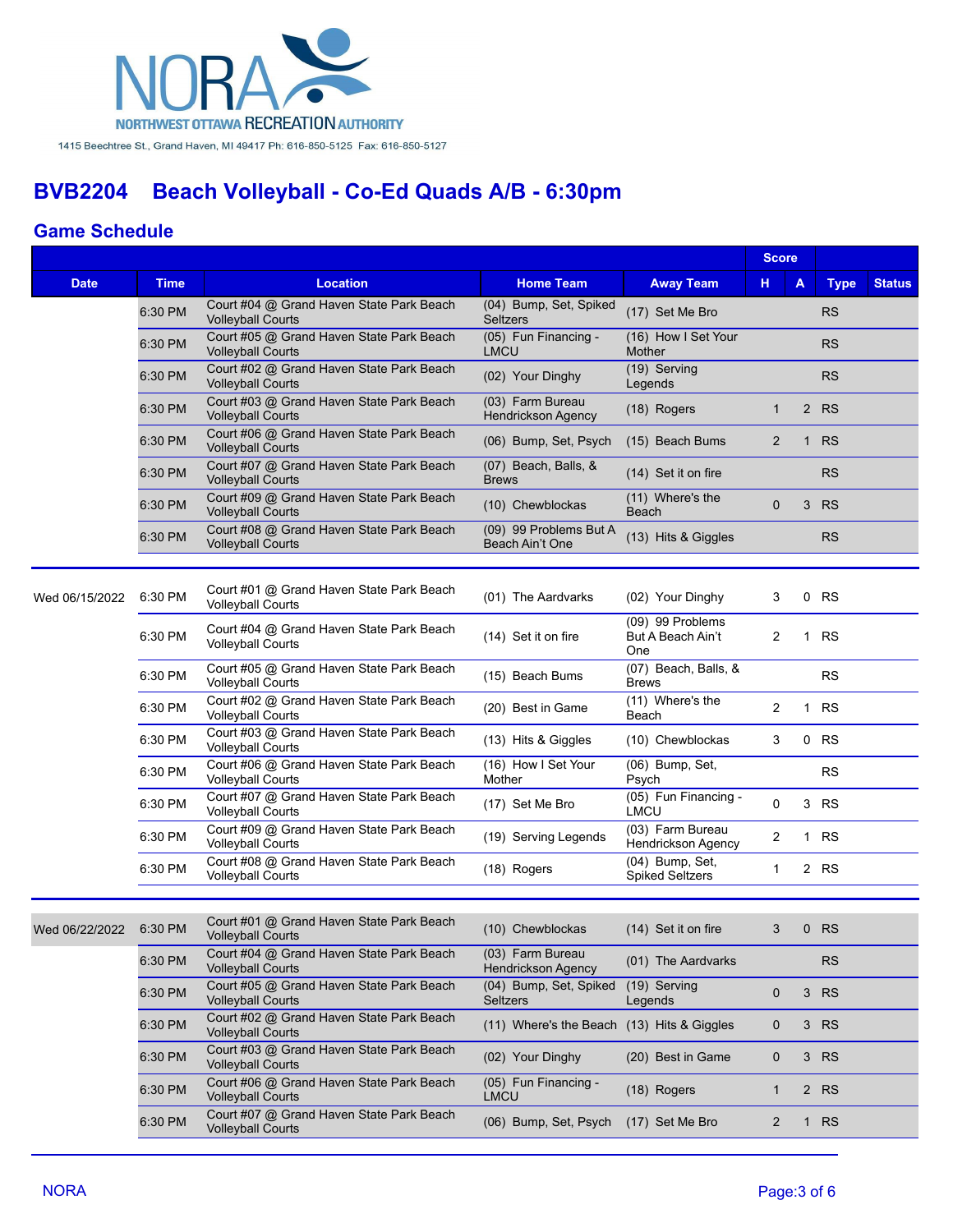

|                |             |                                                                      |                                               |                                              | <b>Score</b> |             |               |
|----------------|-------------|----------------------------------------------------------------------|-----------------------------------------------|----------------------------------------------|--------------|-------------|---------------|
| <b>Date</b>    | <b>Time</b> | <b>Location</b>                                                      | <b>Home Team</b>                              | <b>Away Team</b>                             | н<br>Α       | <b>Type</b> | <b>Status</b> |
|                | 6:30 PM     | Court #09 @ Grand Haven State Park Beach<br><b>Volleyball Courts</b> | (09) 99 Problems But A<br>Beach Ain't One     | (15) Beach Bums                              |              | <b>RS</b>   |               |
|                | 6:30 PM     | Court #08 @ Grand Haven State Park Beach<br><b>Volleyball Courts</b> | (07) Beach, Balls, &<br><b>Brews</b>          | (16) How I Set Your<br><b>Mother</b>         |              | <b>RS</b>   |               |
|                |             |                                                                      |                                               |                                              |              |             |               |
| Wed 06/29/2022 | 6:30 PM     | Court #01 @ Grand Haven State Park Beach<br><b>Volleyball Courts</b> | (19) Serving Legends                          | (05) Fun Financing -<br>LMCU                 |              | <b>RS</b>   |               |
|                | 6:30 PM     | Court #04 @ Grand Haven State Park Beach<br><b>Volleyball Courts</b> | (20) Best in Game                             | (13) Hits & Giggles                          |              | <b>RS</b>   |               |
|                | 6:30 PM     | Court #05 @ Grand Haven State Park Beach<br><b>Volleyball Courts</b> | (14) Set it on fire                           | (11) Where's the<br>Beach                    |              | <b>RS</b>   |               |
|                | 6:30 PM     | Court #02 @ Grand Haven State Park Beach<br><b>Volleyball Courts</b> | (01) The Aardvarks                            | (04) Bump, Set,<br><b>Spiked Seltzers</b>    |              | <b>RS</b>   |               |
|                | 6:30 PM     | Court #03 @ Grand Haven State Park Beach<br><b>Volleyball Courts</b> | (02) Your Dinghy                              | (03) Farm Bureau<br>Hendrickson Agency       |              | <b>RS</b>   |               |
|                | 6:30 PM     | Court #06 @ Grand Haven State Park Beach<br><b>Volleyball Courts</b> | (15) Beach Bums                               | (10) Chewblockas                             |              | <b>RS</b>   |               |
|                | 6:30 PM     | Court #07 @ Grand Haven State Park Beach<br><b>Volleyball Courts</b> | (16) How I Set Your<br>Mother                 | (09) 99 Problems<br>But A Beach Ain't<br>One |              | <b>RS</b>   |               |
|                | 6:30 PM     | Court #09 @ Grand Haven State Park Beach<br><b>Volleyball Courts</b> | (18) Rogers                                   | (06) Bump, Set,<br>Psych                     |              | <b>RS</b>   |               |
|                | 6:30 PM     | Court #08 @ Grand Haven State Park Beach<br><b>Volleyball Courts</b> | (17) Set Me Bro                               | (07) Beach, Balls, &<br><b>Brews</b>         |              | <b>RS</b>   |               |
|                |             |                                                                      |                                               |                                              |              |             |               |
| Wed 07/06/2022 | 6:30 PM     | Court #01 @ Grand Haven State Park Beach<br><b>Volleyball Courts</b> | (09) 99 Problems But A<br>Beach Ain't One     | (17) Set Me Bro                              |              | <b>RS</b>   |               |
|                | 6:30 PM     | Court #04 @ Grand Haven State Park Beach<br><b>Volleyball Courts</b> | (13) Hits & Giggles                           | (14) Set it on fire                          |              | <b>RS</b>   |               |
|                | 6:30 PM     | Court #05 @ Grand Haven State Park Beach<br><b>Volleyball Courts</b> | (03) Farm Bureau<br><b>Hendrickson Agency</b> | (20) Best in Game                            |              | <b>RS</b>   |               |
|                | 6:30 PM     | Court #02 @ Grand Haven State Park Beach<br><b>Volleyball Courts</b> | (10) Chewblockas                              | (16) How I Set Your<br>Mother                |              | <b>RS</b>   |               |
|                | 6:30 PM     | Court #03 @ Grand Haven State Park Beach<br><b>Volleyball Courts</b> | (11) Where's the Beach (15) Beach Bums        |                                              |              | <b>RS</b>   |               |
|                | 6:30 PM     | Court #06 @ Grand Haven State Park Beach<br><b>Volleyball Courts</b> | (04) Bump, Set, Spiked<br><b>Seltzers</b>     | (02) Your Dinghy                             |              | <b>RS</b>   |               |
|                | 6:30 PM     | Court #07 @ Grand Haven State Park Beach<br><b>Volleyball Courts</b> | (05) Fun Financing -<br><b>LMCU</b>           | (01) The Aardvarks                           |              | <b>RS</b>   |               |
|                | 6:30 PM     | Court #09 @ Grand Haven State Park Beach<br><b>Volleyball Courts</b> | $(07)$ Beach, Balls, $&$<br><b>Brews</b>      | (18) Rogers                                  |              | <b>RS</b>   |               |
|                | 6:30 PM     | Court #08 @ Grand Haven State Park Beach<br><b>Volleyball Courts</b> | (06) Bump, Set, Psych                         | (19) Serving<br>Legends                      |              | <b>RS</b>   |               |
|                |             |                                                                      |                                               |                                              |              |             |               |
| Wed 07/13/2022 | 6:30 PM     | Court #01 @ Grand Haven State Park Beach<br><b>Volleyball Courts</b> | (18) Rogers                                   | (09) 99 Problems<br>But A Beach Ain't<br>One |              | <b>RS</b>   |               |
|                | 6:30 PM     | Court #04 @ Grand Haven State Park Beach<br><b>Volleyball Courts</b> | (02) Your Dinghy                              | (05) Fun Financing -<br>LMCU                 |              | <b>RS</b>   |               |
|                | 6:30 PM     | Court #05 @ Grand Haven State Park Beach<br><b>Volleyball Courts</b> | (03) Farm Bureau<br>Hendrickson Agency        | (04) Bump, Set,<br>Spiked Seltzers           |              | <b>RS</b>   |               |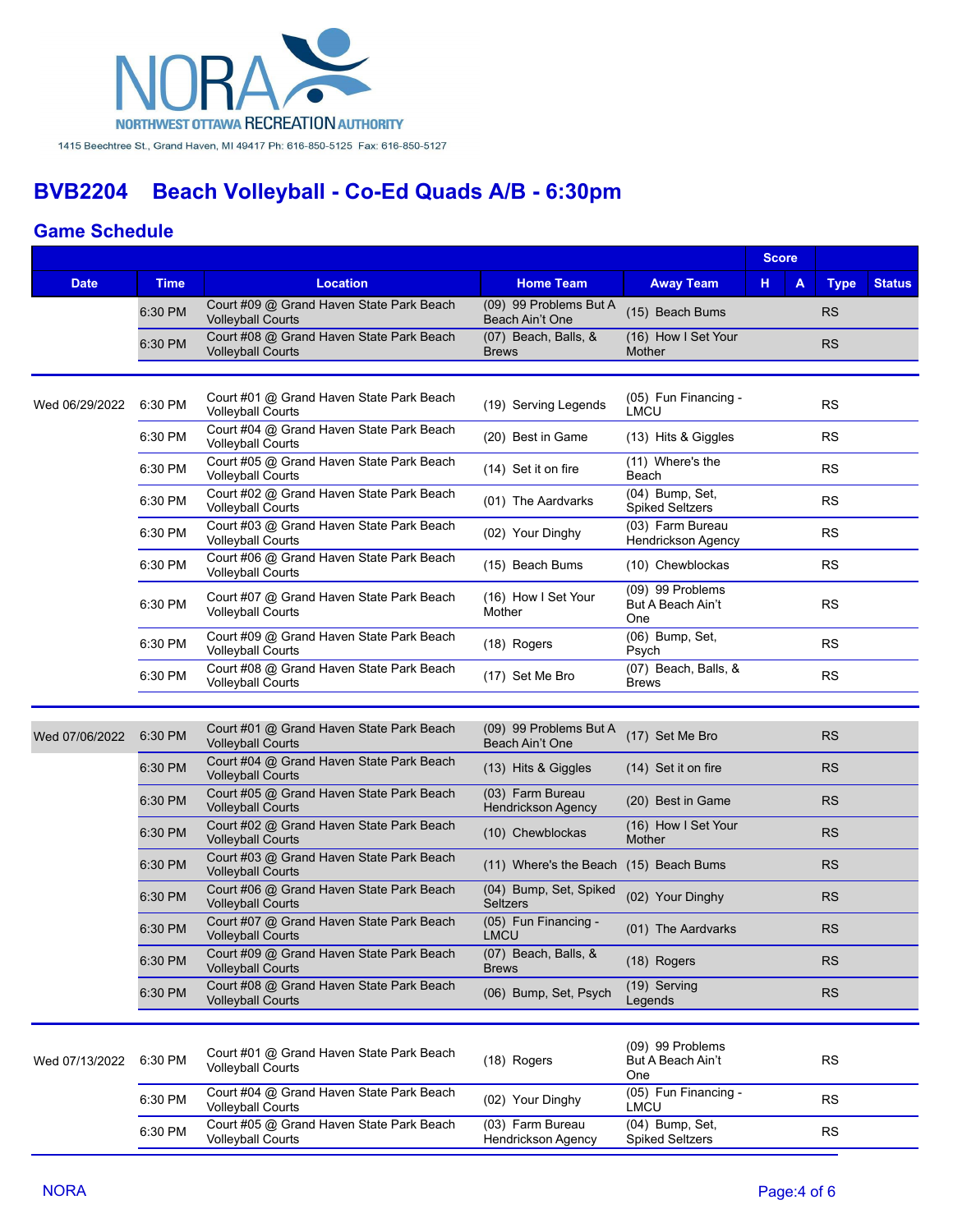

|  |                |                                                                                                    |                                                                      |                                           |                                               | <b>Score</b> |   |             |               |
|--|----------------|----------------------------------------------------------------------------------------------------|----------------------------------------------------------------------|-------------------------------------------|-----------------------------------------------|--------------|---|-------------|---------------|
|  | <b>Date</b>    | <b>Time</b>                                                                                        | <b>Location</b>                                                      | <b>Home Team</b>                          | <b>Away Team</b>                              | н            | A | <b>Type</b> | <b>Status</b> |
|  |                | 6:30 PM                                                                                            | Court #02 @ Grand Haven State Park Beach<br><b>Volleyball Courts</b> | (19) Serving Legends                      | (07) Beach, Balls, &<br><b>Brews</b>          |              |   | <b>RS</b>   |               |
|  |                | 6:30 PM                                                                                            | Court #03 @ Grand Haven State Park Beach<br>Volleyball Courts        | (01) The Aardvarks                        | (06) Bump, Set,<br>Psych                      |              |   | <b>RS</b>   |               |
|  |                | 6:30 PM                                                                                            | Court #06 @ Grand Haven State Park Beach<br>Volleyball Courts        | (20) Best in Game                         | (14) Set it on fire                           |              |   | <b>RS</b>   |               |
|  |                | Court #07 @ Grand Haven State Park Beach<br>6:30 PM<br>(15) Beach Bums<br><b>Volleyball Courts</b> |                                                                      |                                           | (13) Hits & Giggles                           |              |   | <b>RS</b>   |               |
|  |                | 6:30 PM                                                                                            | Court #09 @ Grand Haven State Park Beach<br><b>Volleyball Courts</b> | (17) Set Me Bro                           | (10) Chewblockas                              |              |   | <b>RS</b>   |               |
|  |                | 6:30 PM                                                                                            | Court #08 @ Grand Haven State Park Beach<br><b>Volleyball Courts</b> | (16) How I Set Your<br>Mother             | (11) Where's the<br>Beach                     |              |   | <b>RS</b>   |               |
|  |                |                                                                                                    |                                                                      |                                           |                                               |              |   |             |               |
|  | Wed 07/20/2022 | 6:30 PM                                                                                            | Court #01 @ Grand Haven State Park Beach<br><b>Volleyball Courts</b> | (07) Beach, Balls, &<br><b>Brews</b>      | (01) The Aardvarks                            |              |   | <b>RS</b>   |               |
|  |                | 6:30 PM                                                                                            | Court #04 @ Grand Haven State Park Beach<br><b>Volleyball Courts</b> | (11) Where's the Beach (17) Set Me Bro    |                                               |              |   | <b>RS</b>   |               |
|  |                | 6:30 PM                                                                                            | Court #05 @ Grand Haven State Park Beach<br><b>Volleyball Courts</b> | (13) Hits & Giggles                       | (16) How I Set Your<br>Mother                 |              |   | <b>RS</b>   |               |
|  |                | 6:30 PM                                                                                            | Court #02 @ Grand Haven State Park Beach<br><b>Volleyball Courts</b> | (09) 99 Problems But A<br>Beach Ain't One | (19) Serving<br>Legends                       |              |   | <b>RS</b>   |               |
|  |                | 6:30 PM                                                                                            | Court #03 @ Grand Haven State Park Beach<br><b>Volleyball Courts</b> | (10) Chewblockas                          | $(18)$ Rogers                                 |              |   | <b>RS</b>   |               |
|  |                | 6:30 PM                                                                                            | Court #06 @ Grand Haven State Park Beach<br><b>Volleyball Courts</b> | (14) Set it on fire                       | (15) Beach Bums                               |              |   | <b>RS</b>   |               |
|  |                | 6:30 PM                                                                                            | Court #07 @ Grand Haven State Park Beach<br><b>Volleyball Courts</b> | (04) Bump, Set, Spiked<br><b>Seltzers</b> | (20) Best in Game                             |              |   | <b>RS</b>   |               |
|  |                | 6:30 PM                                                                                            | Court #09 @ Grand Haven State Park Beach<br><b>Volleyball Courts</b> | (06) Bump, Set, Psych                     | (02) Your Dinghy                              |              |   | <b>RS</b>   |               |
|  |                | 6:30 PM                                                                                            | Court #08 @ Grand Haven State Park Beach<br><b>Volleyball Courts</b> | (05) Fun Financing -<br><b>LMCU</b>       | (03) Farm Bureau<br><b>Hendrickson Agency</b> |              |   | <b>RS</b>   |               |
|  |                |                                                                                                    |                                                                      |                                           |                                               |              |   |             |               |
|  | Wed 07/27/2022 | 6:30 PM                                                                                            | Court #01 @ Grand Haven State Park Beach<br><b>Volleyball Courts</b> | (17) Set Me Bro                           | (13) Hits & Giggles                           |              |   | <b>RS</b>   |               |
|  |                | 6:30 PM                                                                                            | Court #04 @ Grand Haven State Park Beach<br><b>Volleyball Courts</b> | (01) The Aardvarks                        | (09) 99 Problems<br>But A Beach Ain't<br>One  |              |   | <b>RS</b>   |               |
|  |                | 6:30 PM                                                                                            | Court #05 @ Grand Haven State Park Beach<br><b>Volleyball Courts</b> | (02) Your Dinghy                          | (07) Beach, Balls, &<br><b>Brews</b>          |              |   | <b>RS</b>   |               |
|  |                | 6:30 PM                                                                                            | Court #02 @ Grand Haven State Park Beach<br><b>Volleyball Courts</b> | (18) Rogers                               | (11) Where's the<br>Beach                     |              |   | <b>RS</b>   |               |
|  |                | 6:30 PM                                                                                            | Court #03 @ Grand Haven State Park Beach<br><b>Volleyball Courts</b> | (19) Serving Legends                      | (10) Chewblockas                              |              |   | <b>RS</b>   |               |
|  |                | 6:30 PM                                                                                            | Court #06 @ Grand Haven State Park Beach<br><b>Volleyball Courts</b> | (03) Farm Bureau<br>Hendrickson Agency    | (06) Bump, Set,<br>Psych                      |              |   | <b>RS</b>   |               |
|  |                | 6:30 PM                                                                                            | Court #07 @ Grand Haven State Park Beach<br><b>Volleyball Courts</b> | (04) Bump, Set, Spiked<br><b>Seltzers</b> | (05) Fun Financing -<br><b>LMCU</b>           |              |   | <b>RS</b>   |               |
|  |                | 6:30 PM                                                                                            | Court #09 @ Grand Haven State Park Beach<br><b>Volleyball Courts</b> | (16) How I Set Your<br>Mother             | (14) Set it on fire                           |              |   | <b>RS</b>   |               |
|  |                | 6:30 PM                                                                                            | Court #08 @ Grand Haven State Park Beach<br><b>Volleyball Courts</b> | (20) Best in Game                         | (15) Beach Bums                               |              |   | <b>RS</b>   |               |
|  |                |                                                                                                    |                                                                      |                                           |                                               |              |   |             |               |